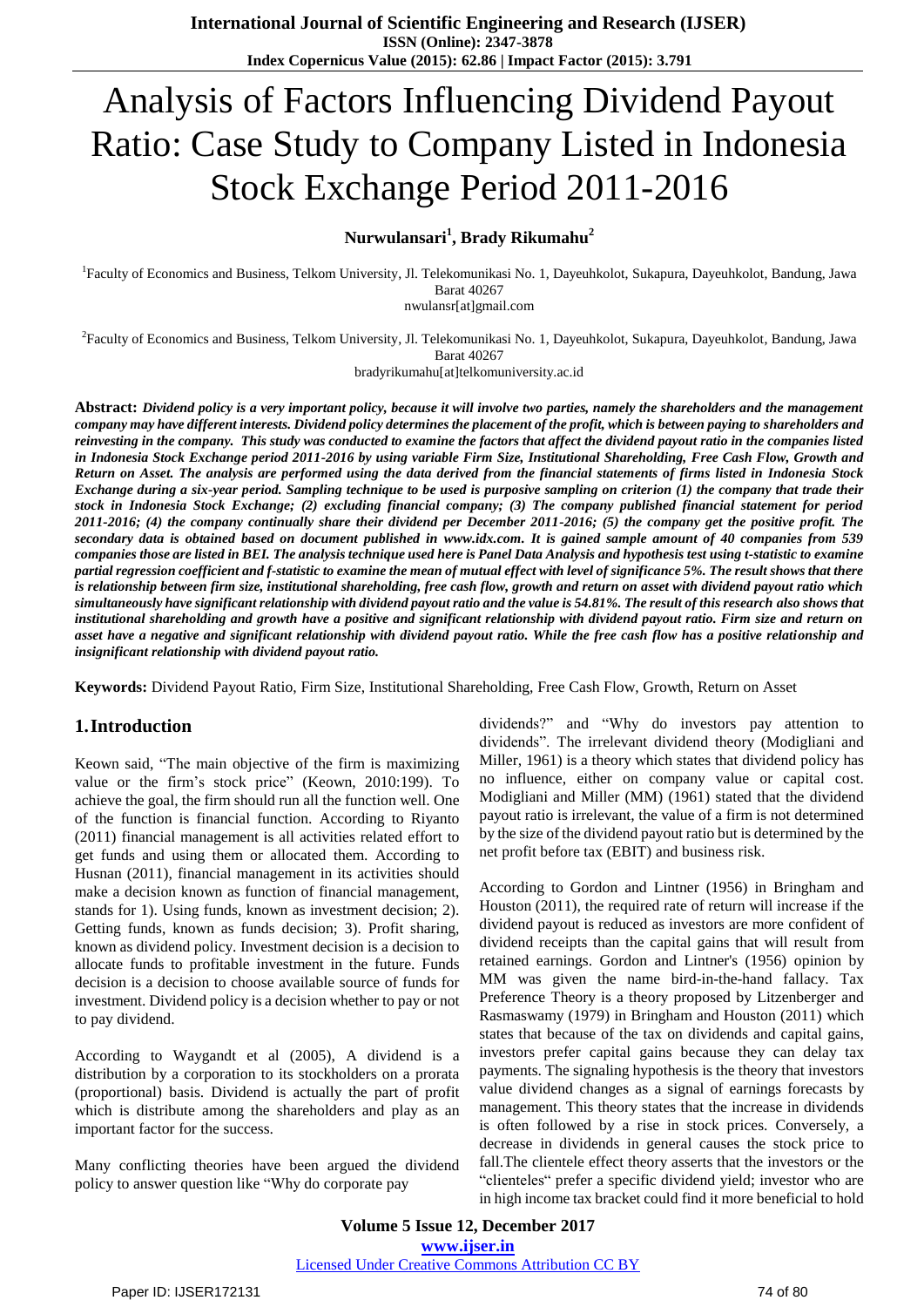low dividend yield stock, while those have lower income tax bracket inclined to have high dividend yield stock.

# **2.Theoritical Overview**

There are different theories of dividend which are critical to understand. The **irrelevant dividend theory** (Modigliani and Miller, 1961) is a theory which states that dividend policy has no influence, either on company value or capital cost. Modigliani and Miller (MM) (1961) stated that the dividend payout ratio is irrelevant, the value of a firm is not determined by the size of the dividend payout ratio but it is determined by the net profit before tax (EBIT) and business risk. Thus the dividend policy is actually not relevant to be question.

According to Gordon and Lintner (1956) in Bringham and Houston (2011), the required rate of return will increase if the dividend payout is reduced as investors are more confident of dividend receipts than the capital gains that will result from retained earnings. Gordon and Lintner's (1956) opinion by MM was given the name **bird-in-the-hand f**allacy. Gordon and Lintner think investors see that a bird in hand is worth more than a thousand birds in the air. However, MM argues that not all investors are interested in reinvesting their dividends in the same company with the same risk, therefore the risk level of their future earnings is not determined by the dividend payout ratio but it is determined by the level of risk of new investment.

In Bringham and Houston (2011), **Tax Preference Theory** is a theory proposed by Litzenberger and Rasmaswamy (1979) in Bringham and Houston (2011) which states that because of the tax on dividends and capital gains, investors prefer capital gains because they can delay tax payments. If capital gains are taxed at rates lower than the tax on dividends, then high-growth stocks will be responded positively by investors. On the contrary, if capital gain is taxed equal to dividend income, then capital gain's profit will decrease. Nevertheless, the tax on capital gains is still better than the tax on dividends because the tax on newly acquired capital gain is paid after the shares are sold, while taxes on dividends are payable annually after dividend payout. In addition, the investment period also affects the income of investors. If the investor only buys the stock for a period of one year, then there is no difference between the tax on capital gains and the tax on dividends. So investors will ask for higher after-tax profits on stocks with high dividend yields than stocks with low dividend yields. Therefore, this theory suggests that companies should determine a low dividend payout ratio or even not dividend.

Another theory, **Signaling Theory,** it describe that **s**ignals are an action taken by the management of a company that provides guidance to investors about how management sees the prospect of the company. The signal or information charge hypothesis is the theory that investors value dividend changes as a signal of earnings forecasts by management. This theory states that the increase in dividends is often followed by a rise in stock prices. Conversely, a decrease in dividends in general causes the stock price to fall.

This observation is used to prove MM irrelevant theory error, that stock price action after the change of dividend payout indicates that investors prefer dividend rather than capital gain. However MM has a different opinion. They noted that companies are reluctant to reduce dividends, so the company will raise dividends if there is greater anticipated earnings in the future to support higher dividends. So MM argues that dividends above the expected amount is a signal to investors that the company's management forecast a good profit in the future. Conversely, a decrease in dividends, or a small increase in expected amount, is a signal that management foresees a poor future profit. If the position of MM is true, then a change in stock price after a dividend increase or decrease does not indicate a preference for dividends compared to retained earnings. The price change only indicates the dividend announcement has a signal charge or information about future earnings.

Managers often have better information about future dividend prospects compared to public shareholders, so there is obviously an information content in the dividend announcement. However, it is difficult to ascertain whether changes in stock prices that follow a dividend increase or decrease reflect only the impact of a signal (such as MM opinion) or dividend preferences as well as signals. However, the impact of signals should take into account when a company considers changes in its dividend policy.

**The Clientele Effect Theory** suggests that different groups of shareholders will have different preferences on corporate dividend policies. In essence, investors will be sorting themselves by buying stocks that match their choice either for dividends or capital gains. Group of shareholders who need income at this time prefers a high dividend payout ratio. Conversely, the less-pressed shareholder group today is more likely if the company holds most of its net income. In other words there will be a client effect. The Company attracts certain clients with their dividend policy. Investor clients are likely to lead us to believe that corporate dividend policies are important. However, if there is no greater aggregate demand for a given policy than the market can satisfy, dividend policy is not important, one policy is as good as the other. Impact Clients remind companies to avoid making unexpected changes in dividend policy. With the company's investment decisions that have been made, the dividend rate still remains unimportant. Changes in the policy are only important when it suits other migrating clients.

Jensen and Meckling explain the agency relationship in **Agency Theory** that agency relations are "a contract under which one or more persons (the principal (s)) engage another person (the agent) to perform some service on their behalf which involve delegating some decision making authority to the agent" (Jensen and Meckling, 1976:5). The statement can be interpreted that agency relationship is a contract between the owner of the resource (principal) and the manager (agent) who take care of the use and control of these resources.

Agents are managers of the company who know more about the company's internal information and prospects in the future than the company's principal. Managers have an obligation to provide information about the company with financial statements, the report is important to the owners of the company because they are outside of the company that does not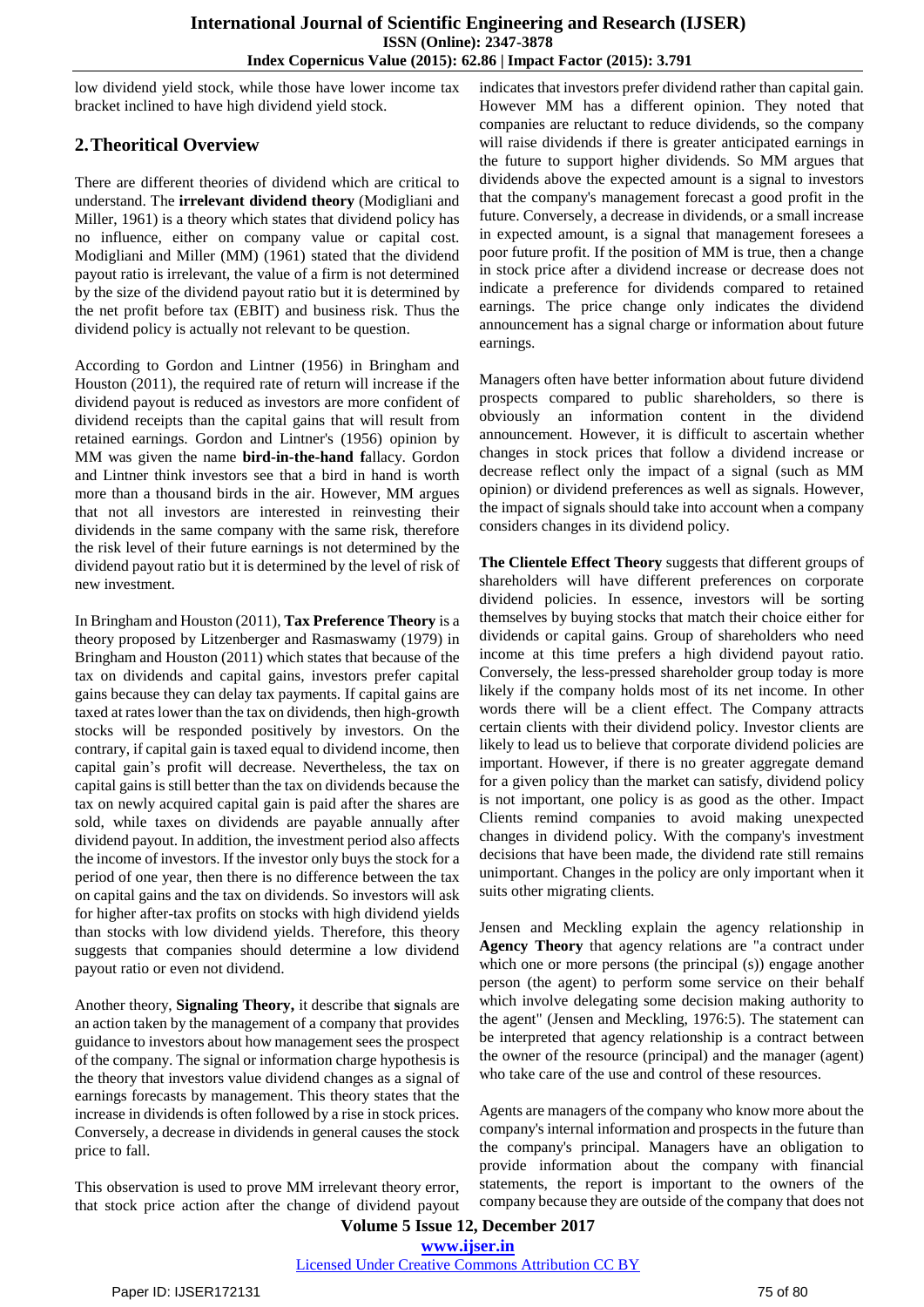know for sure the condition of the company and have great uncertainty.

Agency theory has the potential to create a conflict of interest created when managers who make decisions have personal goals (Brigham, 2006). According to Meisser, et al. (2006) this agency relationship resulted in two problems: 1). The occurrence of asymmetric information (information asymmetry), where there is an imbalance of information acquisition between the management as a provider of information with the investors as users of information. Asymmetric theory says that the parties associated with the company do not have the same information about the prospects and risks of the company. Certain parties have better information than others. Managers usually have better information than the investors because it can be said to occur asymmetry information between managers with investors. 2). The occurrence of conflict of interest due to inequality of purpose, where management does not always act in accordance with the interests of the owner. According to Jensen and Meckling (1976), differences in interests between managers and shareholders are particularly vulnerable. The reason is that the decision makers do not have to bear the risk of mistakes in business decisions, as well as if they can not increase the value of the company. The risk is fully borne by the owners. Because it does not bear the risk and does not get pressure from other parties in securing the investment of shareholders, then the management tends to make decisions that are not optimal. In an effort to overcome or reduce the agency problem will lead to agency costs that will be borne by both principals and agents. Jensen and Meckling (1976) divide the agency costs into three parts: 1). Monitoring cost; 2). Bonding cost; and 3). Residual loss

#### **3.Descriptive Studies on Dividend**

- 1)D'Souza & Saxena (1999) investigated the effect of agency cost, market risk and investment opportunity on dividend policy on international companies. The results of the study suggest that there is a negative effect of agency cost and market risk on dividend policy, while the relationship between dividend policy and investment opportunity show an insignificant relationship.
- 2)Short et al. (2001) investigated the relationship between dividend policy and institutional ownership. The result of the research is that there is a positive relationship between dividend payout policy and institutional ownership. Furthermore the results for the revenue trend model provide a positive revenue trend component to the relationship between institutional ownership and dividend payout ratio. In addition, there is evidence to support the hypothesis that there is a negative relationship between dividend policy and managerial ownership.
- 3)Hatta (2002) conducted an investigation of the relationship between dividend policy and corporate investment decisions. The result of the research is there is relationship between dividend payout ratio with company focus, total asset, insider ownership, number of common shareholder, free cash flow and growth. Two variables that significantly influence the dividend payout ratio, the Company Focus and Total Assets.
- 4)Amidu and Abor (2006) conducted a research entitled Determinants of Dividend Payout Ratios in Ghana. The results showed a positive relationship between dividend payout ratio with profitability, cash flow, and tax. The results also show a negative relationship between dividend payout ratio and risk, institutional holding, growth and market-to-book value.
- 5)Kumar (2007) conducted a research titled Analysis of the influence of Ownership Structure, Investment Opportunity Set (IOS), and Financial Ratios on Dividend Payout Ratio (dividend payout ratio) (Comparative study on PMA and PMDN companies in Jakarta Stock Exchange Period 2003- 2005). The results showed that in the PMDN companies, ROA has a significant positive effect on dividend payout ratio while the ownership of management shares, institutional ownership, IOS and DER no significant effect on the dividend payout ratio In the PMA company, the ownership of management shares, ISO, ROA and DER have a significant positive effect on the dividend payout ratio while the institutional share ownership does not significantly affect the dividend payout ratio.
- 6)Chasanah (2008) conducted a research with the title Factors Affecting Dividend Payout Ratio (DPR) On Companies Listed in Indonesia Stock Exchange. The results of his research showed that the return on assets and institutional ownership have a significant and positive influence on the dividend payout ratio in companies whose shares are owned by management. While return on asset and firm size have a significant and positive influence on dividend payout ratio in companies whose shares are not owned by management.
- 7)Puspita (2009) in a study entitled Analysis of Factors Influencing Dividend Payout Ratio Policy, found that cash ratio, firm size and return on assets have a positive and significant impact on dividend payout ratio. Debt to total assets show a positive and insignificant influence on dividend payout ratio. While the debt to equity ratio has a negative and insignificant effect on the dividend payout ratio. The growth has a negative and significant effect on dividend payout ratio.
- 8)Hikmah (2010) with the title of research Analysis of Factors Affecting Dividend Policy: Stakeholder Theory Approach, found that the size of firms, agency cost and growth had negative effects significant to dividend payout ratio. The concentration of ownership has a significant positive effect on the dividend payout ratio. While free cash flow does not have a significant effect on dividend payout ratio. And ownership concentration is the dominant variable affecting dividend payout ratio.
- 9)Setiawan Phua (2013) under the title Corporate Governance and Dividend Policy in Indonesia found that corporate governance practices in Indonesia are still low, even weakest in Asia. The results of his research also shows that firm size does not affect dividend policy, profitability has a positive relationship with dividend policy, grow influence dividend policy positively.

## **4.Data Description**

Based on the previous research, there are some variables which is widely used in research about dividend payout ratio. This research finally uses five independent variables in this study. The five variables are taken from nine references that have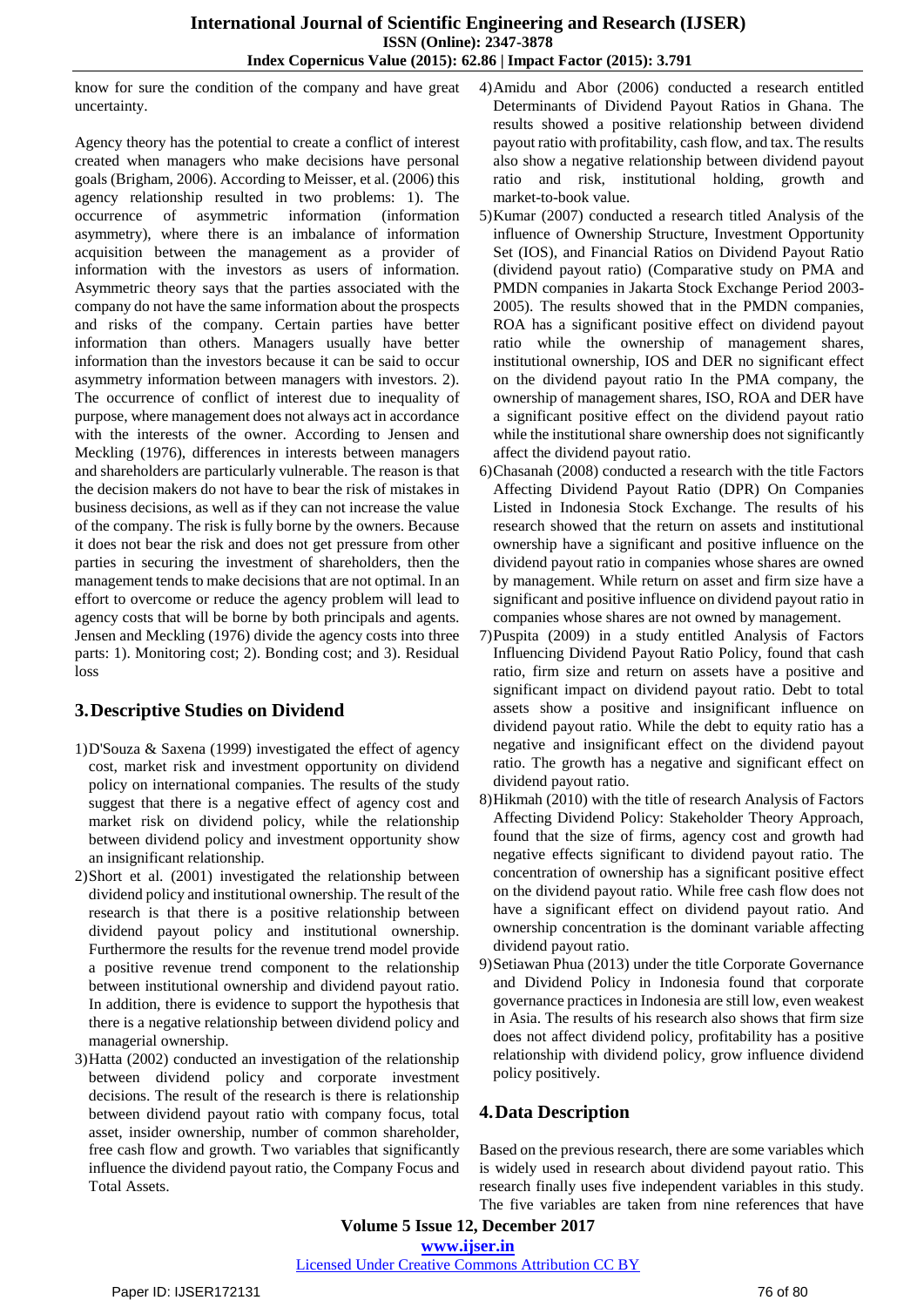been reviewed before because these variables have more data references than others and provide the final results of different studies with each other. These independent variables are firm size, institutional shareholding, free cash flow, growth and return on asset.

Required data regarding dependent and independent variables could be shown as follow:

|  |  | Table 1: Variable Description |
|--|--|-------------------------------|
|--|--|-------------------------------|

| Variabel                      | <b>Symbol</b> | <b>Description</b>                                                                                                                                                             |  |  |  |  |
|-------------------------------|---------------|--------------------------------------------------------------------------------------------------------------------------------------------------------------------------------|--|--|--|--|
| Dividend<br>Payout Ratio      | Y             | Dividend per share / Earning per share (Ang. 1997)                                                                                                                             |  |  |  |  |
| Firm size                     | X1            | Log natural asset (Ghozali, 2006)                                                                                                                                              |  |  |  |  |
| Institutional<br>Shareholding | X2            | Institutional shareholding / Total share<br>(Moh'd et al. 1998)                                                                                                                |  |  |  |  |
| Free cash flow                | X3            | (Net operating profit - tax + depreciation - changes in<br>capital expenditurec- changes in net operating working<br>capital) / Total asset (Titman, Keown and Martin,<br>2014 |  |  |  |  |
| Growth                        | X4.           | (Asset this year - Asset last year) / Asset last year<br>(Halim, 2005)                                                                                                         |  |  |  |  |
| Return on<br>asset            | X5            | Net income after tax / Total asset (Ang. 1997).                                                                                                                                |  |  |  |  |

# **5.Hypotheses**

This paper aim at testing the following hypotheses:

H1: Firm size, institutional shareholding, free cash flow, growth and return on asset simultaneously have a positive significant relationship with dividend payout ratio

H2: Firm size has a positive significant relationship with dividend payout ratio

H3: Institutional shareholding a positive significant relationship with dividend payout ratio

H4: Free cash flow has a positive significant relationship with dividend payout ratio

H5: Growth has a positive significant relationship with dividend payout ratio

H6: Return on asset has a positive significant relationship with dividend payout ratio

#### **6.Research Model**

The panel data regression method is used to examine the relationship between the dividend payout ratio and firm size, institutional shareholding, free cash flow, growth and return on asset of the companies in the Indonesia Stock Exchange. Data is analyzed with the use of EViews version 9 software. The result of the regression analysis is an equation that represents the best prediction of a dependent variable from several independent variables.

The regression equation that is estimated as follows:

 $\mathbf{Y}_{it} = \boldsymbol{\alpha}_i + \boldsymbol{\beta}^t \mathbf{X}_{it} + \boldsymbol{\epsilon}_{it}(1)$ 

Where, Y=dependent variable,

X=independent variable,  $\alpha$ = intercept, β=slope, Ɛ=regression error,  $i = 1, 2, \ldots, N$ , where N=sum of the firm, t=1,2,…,T, where T=sum of period

## **7.Scope of Research**

The study covers data on financial performances of 539 listed firms in Indonesia Stock Exchange for the period 2011 to 2016.

#### **8.Sample**

This research use purposive sampling method for define the sample. The criterion such as the firm is not the financial firm, it provide the complete data for the period, it shares the dividend during the period 2011-2016 and it always has a positive profit. From the criteria above, then it obtained 40 companies that meet the criteria. Therefore, this study uses financial report data from 40 companies listed in Indonesia Stock Exchange during the period 2011-2016.

#### **9.Source of Data**

The data used in this study is categorized as secondary data. Secondary data according to Sugiyono (2011) is a source that does not directly provide data to data collectors. The data used in this study is data obtained indirectly in the form of documents, archives, and information obtained by researchers associated with the object researchers. The data stand of: a). Company registered in the Indonesia Stock Exchange Period 2011-2016 obtained from the site www.sahamok.com. b). The data of Firm size, institutional shareholding, free cash flow, growth and return on assets are taken from the financial statements of the period 2011-2016 from www.idx.co.id. c). Data of rupiah rate from Bank Indonesia's website in www.bi.go.id. d). Previous research that supports this research, taken form journals, thesis and articles. e).The books that support this research

#### **10. Data Analysis and Result Discussion**

In order to find the impact of the selected set of independent variables on the dividend payout ratio of various financial firms, different analysis is used.

#### **Descriptive statistics**

Descriptive statistics gives minimum values, maximum values, the range between minimum and maximum values, mean values and standard deviation from the mean values about the data including each dependent and independent variable.

Table 2 presents the descriptive statistics for all the regression variables. This shows the average indicators of variables computed from the financial statements. The average (median) dividend payout ratio (measured as dividend per share/ earnings per share) is 38.1056 percent (38.1056 percent) and the average (median) firm size, determined as the natural logarithm of total asset has a mean (median) of 29.54512 (29.80021). Institutional shareholding has mean (median) of 68.2164 percent (65.0174 percent). Free cash flow on average is 8.3197 percent (6.2305 percent). Average (median) percentage of growth in asset is 16.8237 percent (14.0784 percent). and the average (median) return on asset is 13.5239 percent (10.1482 percent).

## **Volume 5 Issue 12, December 2017 <www.ijser.in>**

[Licensed Under Creative Commons Attribution CC BY](http://creativecommons.org/licenses/by/4.0/)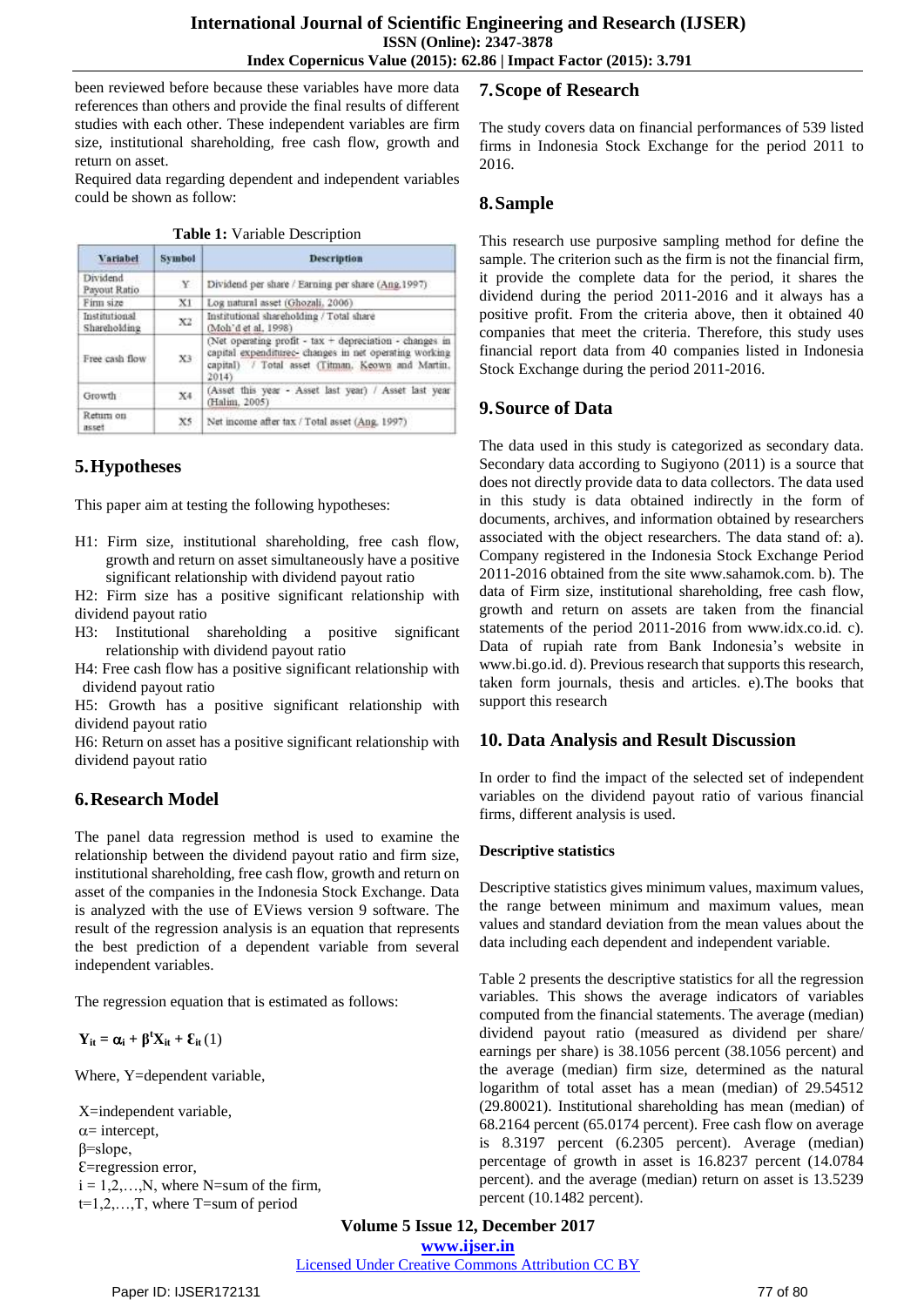|           | independent variable    |                    |                               |                    |                   |           |  |  |  |
|-----------|-------------------------|--------------------|-------------------------------|--------------------|-------------------|-----------|--|--|--|
|           | Dividend<br>syout ratio | Firm Size          | Institutional<br>Shareholding | Free Cash<br>Flow: | Growth            | Return on |  |  |  |
| Mean      | 0.401779                | 29.545120          | 0.682164                      | 0.083197           | 0.168237          | 0.135239  |  |  |  |
| Median    |                         | 0.381056 29.800210 | 0.650174                      | 0.062305 0.140784  |                   | 0.101482  |  |  |  |
| Maximum   |                         | 2.251729 33.198810 | 0.981786                      |                    | 0.639323 0.848539 | 0.657201  |  |  |  |
| Minimum   |                         | 0.029206 26.193820 | 0.279741                      | $-0.492156$        | $-0.216538$       | 0.000541  |  |  |  |
| Std. Dev. |                         | 0.298405 1.5913180 | 0.156550                      | 0.150601           | 0.175253          | 0.105044  |  |  |  |

#### **Regression results**

The regression is run in a panel manner. Various options of panel data regression were run, common effect, fixed effects and random effects. The most robust of all was the fixed effect, thus we report results of the fixed effect regression in Table II. The dividend payout ratio is regressed against the five explanatory variables. These variables include firm size (X1), institutional shareholding (X2), free cash flow (X3), growth  $(X4)$  and return on asset  $(X5)$ .

**Table 3A:** Redundant Fixed Effect - Likelihood Ratio

| Redundant Fixed Effects Tests<br>Equation: UJI CHOW<br>Test cross-section fixed effects |                  |          |        |
|-----------------------------------------------------------------------------------------|------------------|----------|--------|
| <b>Effects Test</b>                                                                     | <b>Statistic</b> | d f.     | Prob.  |
| Cross-section F                                                                         | 4.550956         | (39.195) | 0.0000 |
| Cross-section Chi-square                                                                | 155.328802       | 39       | 0.0000 |
|                                                                                         |                  |          |        |

**Table 3B:** Correlated Random Effects – Hausman Test

| l Correlated Random Effects - Hausman Test<br>Equation: UJI HAUSMAN<br>Test cross-section random effects |           |  |        |  |  |  |  |
|----------------------------------------------------------------------------------------------------------|-----------|--|--------|--|--|--|--|
| <b>Test Summary</b><br>Prob.<br>Chi-Sq. Statistic Chi-Sq. d.f.                                           |           |  |        |  |  |  |  |
| Cross-section random                                                                                     | 63.292897 |  | 0.0000 |  |  |  |  |
|                                                                                                          |           |  |        |  |  |  |  |

Table 3A the value of P is 0.0000 which shows the significant effect. The significant value of cross section chi-square suggests opting fixed effect model rather than a common effects model. Table 3B shows the results of Hausman Test. The Hausman test actually used to select the model i.e. which model is appropriate for selected data. It is used to select the model from the fixed effect model and random effect model. The P value of Hausman test is 0.0002 which is significant. P-value suggests choosing a fixed effect model rather than the random effect model.

R-squared actually represents the correlation between the observed value and the predicted value of the dependent variable. It is also said to be a determination of coefficient. It is explained variation for an individual variable.

Durbin-Watson is used to test the serial correlation of the model. According to the rule, if the values of DurbinWatson ranges from 1.50 to 2.5 then no problem of auto correlation exist, less or more creates the problem of auto correlation.

| Table 3C: Regression Model Result |
|-----------------------------------|
|-----------------------------------|

| Dependent Variable: Y<br>Method: Panel Least Squares<br>Date: 12/22/17 Time: 17:22<br>Sample: 2011 2016<br>Periods included: 6<br>Cross-sections included: 40<br>Total panel (balanced) observations: 240 |                                                                                  |                                                                      |                                                                                                                                      |                                                          |  |  |  |  |  |
|-----------------------------------------------------------------------------------------------------------------------------------------------------------------------------------------------------------|----------------------------------------------------------------------------------|----------------------------------------------------------------------|--------------------------------------------------------------------------------------------------------------------------------------|----------------------------------------------------------|--|--|--|--|--|
| Coefficient<br>Std. Error<br>t-Statistic<br>Prob.<br>Variable                                                                                                                                             |                                                                                  |                                                                      |                                                                                                                                      |                                                          |  |  |  |  |  |
| X1<br>X2<br>X3<br>X4<br>X5<br>с                                                                                                                                                                           | $-0.137493$<br>0.826322<br>0.026092<br>0.209480<br>$-1.400099$<br>4 052287       | 0.059025<br>0.316077<br>0.141751<br>0 099484<br>0.384854<br>1.820580 | $-2.329405$<br>2.614309<br>0.184072<br>2 105674<br>$-3.638004$<br>2225822                                                            | 0.0209<br>0.0096<br>0.8541<br>0.0365<br>0.0004<br>0.0272 |  |  |  |  |  |
| <b>Effects Specification</b>                                                                                                                                                                              |                                                                                  |                                                                      |                                                                                                                                      |                                                          |  |  |  |  |  |
| Cross-section fixed (dummy variables)                                                                                                                                                                     |                                                                                  |                                                                      |                                                                                                                                      |                                                          |  |  |  |  |  |
| R-squared<br>Adjusted R-squared<br>S.E. of regression<br>Sum squared resid<br>Log likelihood<br><b>F-statistic</b><br>Prob(F-statistic)                                                                   | 0.548103<br>0.446136<br>0.222079<br>9.617246<br>45.50446<br>5.375317<br>0.000000 |                                                                      | Mean dependent var<br>S.D. dependent var<br>Akaike info criterion<br>Schwarz criterion<br>Hannan-Quinn criter.<br>Durbin-Watson stat |                                                          |  |  |  |  |  |

#### **Table 3D:** Coefficient Cross-Section Each Firm

| No | Firm        | Coefficient<br>Cross-<br>tection | No. | Firm         | Coefficient<br>Cross-<br><b>MESION</b> | Not | Firm:       | Coefficient<br>Cross-<br>section- | Nn  | Firm        | Coefficient<br>Cross-<br>section |
|----|-------------|----------------------------------|-----|--------------|----------------------------------------|-----|-------------|-----------------------------------|-----|-------------|----------------------------------|
|    | ADH1        | $-0.116898$                      | 11  | CTRA         | $-0.002479$                            | 21  | KIBF        | 0.281228                          | ЭI  | <b>SMGR</b> | 0.397497                         |
| z  | ADRO        | 0.332643                         | 12  | EKAD         | $-0.747421$                            | 32  | LSE         | 0.095575                          | 32  | SMSM        | 0.099713                         |
| E. | <b>AKRA</b> | 0.395262                         | 13  | FISH         | $-0.500271$                            | 23  | MERK        | 0.027500                          | 88  | TCID        | $-0.237509$                      |
| 4  | <b>ASGR</b> | $-0.157753$                      | 14  | <b>GEMA</b>  | $-0.662403$                            | 24  | MICRI       | $-0.151291$                       | 34  | TICIM       | $-0.088203$                      |
| 5  | ASI1        | 0.582321                         | 15  | <b>GGRM</b>  | 0.313210                               | 25  | MLBI        | 0.469472                          | 35  | TOTL        | 0.077693                         |
| a  | <b>AUTO</b> | $-0.169956$                      | 16  | <b>GMTD</b>  | $-0.672445$                            | 26  | MTLA.       | $-0.603040$                       | 36  | TOTO        | $-0.363368$                      |
| 7. | BATA        | $-0.379901$                      | 17  | <b>HIMSP</b> | 0.895390                               | 27  | <b>PTBA</b> | 0.159625                          | 371 | TL/Ri       | $-0.505711$                      |
| 8  | <b>BSDE</b> | $-0.181392$                      | 38  | <b>INDF</b>  | 0.336418                               | 28  | PWON        | $-0.198825$                       | 38  | UNTR        | 0.414250                         |
| q  | CA55        | $-0.578648$                      | 19  | <b>INTP</b>  | 0.398078                               | 29  | <b>RUIS</b> | $-0.178735$                       | 39  | UNVR        | 0.462191                         |
| 10 | CPIN        | 0.206776                         | 20  | <b>ITMG</b>  | 0.300590                               | 30  | <b>SCMA</b> | 0.477028                          | 40  | WIKA        | 0.226312                         |

Based on the output of fixed effect model in table 3C and 3D, so the regression equation that is estimated as follows :

 $Y = (Coefficient each firm) + 4.052287 - 0.137493X<sub>1</sub> +$  $0.826322X_2 + 0.026092X_3 + 0.209480X_4 - 1.400099X_5(2)$ 

Based on the regression equation can be analyzed the influence of each independent variable to the dependent variable, namely:

Constanta  $\alpha$  of 4,052287 states that if the value of the size of the firm, the institutional ownership, free cash flow, growth and return on assets is constant (0) then the value of dividend payout ratio is 4.052287 plus the cross-section coefficient of each firm. Based on the cross-section coefficients of each firm produced by the fixed effect model in Table 3D, if the value of firm size, institutional ownership, free cash flow, growth and return on assets is constant (0), then the firm with the cross-section coefficient positive will have a larger dividend payout ratio compared to firms with negative cross-section coefficients.

Table 3C presents the regression result for equation 2. In this model, dividend payout ratio regressed against five independent variables. These variables are firm size, institutional shareholding, free cash flow, growth and return on asset. This regression confirms the statistically negative and significant relationship between dividend payout ratio with the independent variables firm size and return on asset. It also

**Volume 5 Issue 12, December 2017 <www.ijser.in>** [Licensed Under Creative Commons Attribution CC BY](http://creativecommons.org/licenses/by/4.0/)

Paper ID: IJSER172131 78 of 80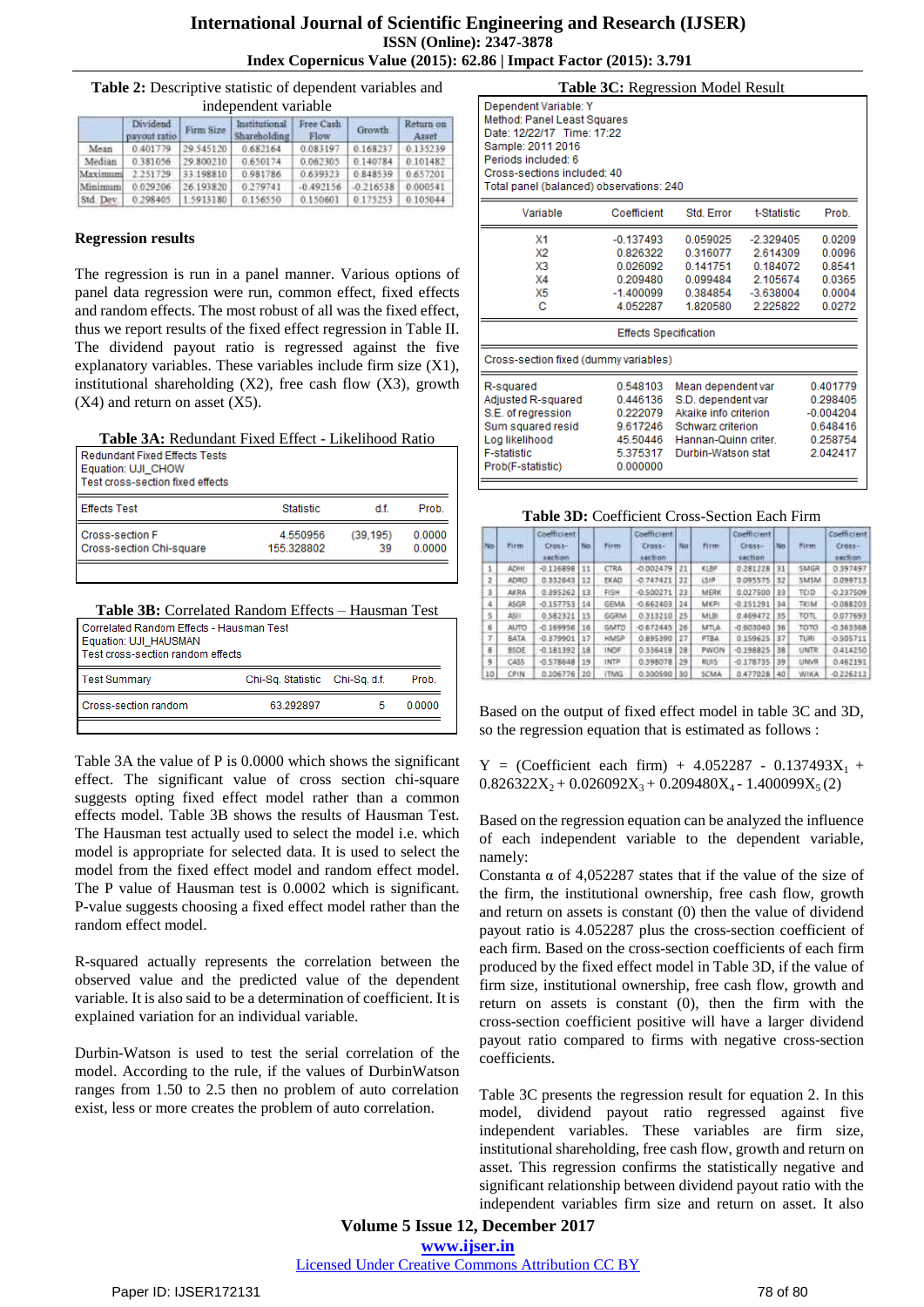shows the positive and significant relationship between dividend payout ratio with institutional shareholding and growth, and it shows positive and insignificant relationship between dividend payout ratio with free cash flow.

Adjusted R-squared shows the coefficient for whole independent variables. Here the value of adjusted R-squared is 0.548103. This shows that there is 54.8103% effect on dependent variables from the independent variables.

F-statistics show a fitness of the model. If it is more than probability of F-statistics this shows the fitness of the model. Here the value of F-statistics is 5.375317 and its probability is 0.0000. So, it is concluded that this model is fits. So it can be concluded that the hypothesis that the firm size, institutional shareholding, free cash flow, growth and return on assets simultaneously have a significant positive effect on the dividend payout ratio is acceptable.

The results also indicate a statistically significant and negative relationship between firm size and the dividend payout ratio. This is explained by the fact that, highly firm size tend to declare and pay low dividend. Thus, they would have exhibited low payout ratios. The results is similar to Hikmah (2010) who states that the size of the firm has a negative and significant influence on the dividend payout ratio, but not similar to Chasanah (2008) and Puspita (2009) who states that the size of the company positively and significant to dividend payout ratio, Setiawan and Phua (2013) who states that the size of the firm does not affect the dividend payout ratio and Hatta (2002) who states that the size of the firm affect the dividend payout ratio.

The results of this study show a positive and significant relationship between institutional shareholding and dividend payout ratios, The results of this research is similar to Short et al (2001), Chasanah (2008) and Hikmah (2010) stated that institutional shareholding has a positive and significant effect on dividend payout ratio. However, the results of this research is not similar to D'Souza and Saxena (1999) who states that institutional shareholding has a negative and significant effect on dividend payout ratio and research of Amidu and Abor (2006) and Setiawan and Phua (2013) the ownership of the institution has a negative and insignificant effect on the dividend payout ratio, and Hatta (2002) that stated the institutional shareholding has no effect on the dividend payout ratio.

The results indicate a positive but insignificant relationship between free cash flow and dividend payout ratios. The results of this research is similar to Amidu and Abor (2006) who stated that free cash flow has a positive and significant effect on dividend payout ratio. However, the results of this study is not similar to Hikmah (2010) who stated that free cash flow has a negative and insignificant effect on the dividend payout ratio, and Hatta (2002) who stated that free cash flow has no effect on dividend payout ratio.

Contrary to our hypothesis, the results of this study surprisingly show a positive relationship between growth and dividend payout ratios.The result of this research is not similar to Amidu and Abor (2006) and Puspita (2009) who stated that growth has negative and significant effect on dividend payout ratio and Chasanah (2008) who states that growth has negative and insignificant effect on dividend payout ratio. The results of this research is not similar to D'Souza and Saxena (1999) and Hatta (2002) who mentions that growth does not affect the dividend payout ratio, and Setiawan and Phua (2013) who mentions that growth effect on dividend payout ratio.

Firms with higher return on asset value tend to have lower dividend payout ratios. The results of this research is not similar to Chasanah (2008) and Puspita (2009) who stated that the return on assets has a positive and significant effect on the dividend payout ratio. While Kumar (2007) and Setiawan and Phua (2013) mentioned that the return on assets affect the dividend payout ratio.

## **11. Conclusion**

This research is about the analysis of factors influencing dividend payout ratio in case of the financial of firm in Indonesia Stock Exchange for period 2011-2016. The dividend is an important part of the company's net profit. This part is given to the shareholders of the companies. The impact of dividend on the company is that if it would be paid to the shareholders of the firm at an appropriate time, it gives a good impact to the shareholders. The dividend impacts the three parties associated with the companies i.e. managers, lenders and the investors of the firms.

It is concluded that not all variables have a significant effect on the dividend payout ratio. The firm size and return on asset have a negative, but significant effect on the dividend payout ratio. The negative influence of firm size means that the larger the size of the company the smaller the dividend payout ratio is paid. The negative influence of return on asset means that the higher return on asset the smaller the dividend payout ratio is paid.

While institutional shareholding and growth have a positive and significant effect on the dividend payout ratio. The positive influence of institutional shareholding means that with the ownership of shares by the institution, the supervision of the company management becomes higher. Management will show good performance that will increase the company's profit. This increase in profits will have an impact on increasing dividends and then the positive influence of growth means that the company has achieved a growth rate in such a way that the company has been well established, where its funding needs can be met with funds derived from capital markets or other external fund sources, so that the company can set a high dividend payout ratio.

The free cash flow have a positive influence but insignificant effect on the dividend payout ratio. The higher the free cash flow, the higher the dividend payout ratio. However, the effect of free cash flow on dividend payout ratio is not significant.

Hence the firm size, institutional shareholding, growth and return on asset are important for the companies to pay dividend.